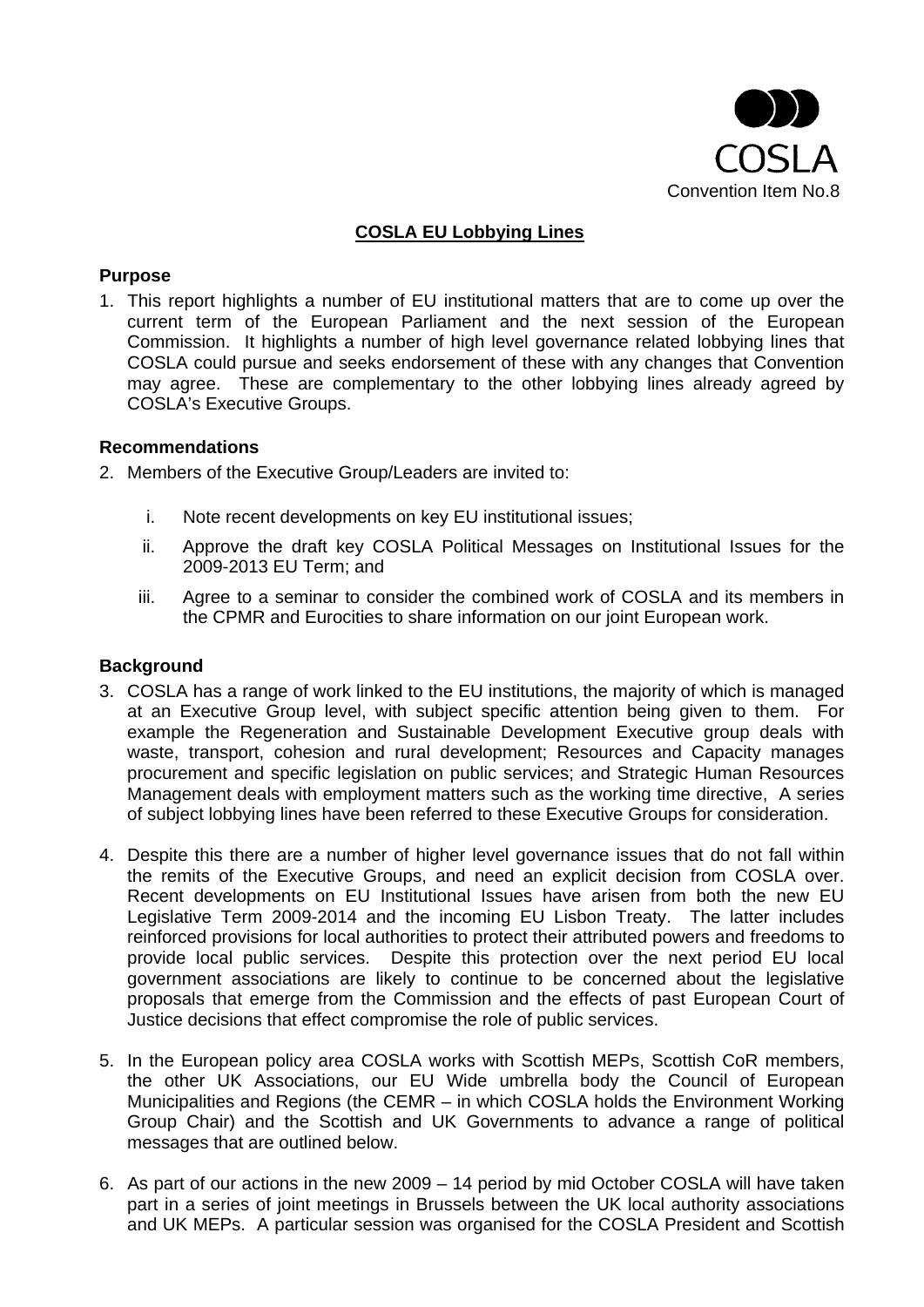MEPs to meet. This is to be followed up with a meeting between Scottish MEPs, the COSLA Presidential Team and Spokespersons on  $6<sup>th</sup>$  November.

- 7. This report lays out a number of key areas that policy is likely to develop in over the preparation for both the probable effects of the Lisbon Treaty, and the increasing pressure on local government in a variety of policy areas. A number of key political messages are suggested below that ratify and update existing COSLA positions.
- 8. These will be useful in our work in the Scottish scene, COSLA remains keen to ensure that the Concordat commitment to joint policy development has an increasing impact on the way EU dossiers are managed in Scotland between Scottish Government and Local government. The development of a specific set of positions will help form the basis of a stronger *"Team Scotland"* approach.
- 9. Lastly, the collated lobbying positions and the COSLA EU workplan delivered by both the Brussels Team and the theme teams based in Scotland could be usefully publicised amongst our membership and perhaps considered in further detail, In doing this COSLA staff appreciate that this work is only part of what the combined membership does. Those with membership of amongst others the Conference of Peripheral Maritime Regions (CPMR) and Eurocities also deliver distinct work programmes. It has been suggested by the Leadership Board that a seminar to consider the combined work would be helpful in sharing information amongst ourselves.

### **Draft Lisbon Treaty and Subsidiarity Scrutiny**

- 10. In February 2008 Leaders agreed to welcome the provisions in the draft Lisbon Treaty that benefit Local Government. These include powers being given to the Committee of the Regions (where COSLA has four members) and to National Parliaments (and associated with them any devolved legislatures such as the Scottish Parliament) to counter and even block EU legislative proposals which might violate the principle of subsidiarity and proportionality.
- 11. Should the Treaty come into force, COSLA should aim to play a full role in this process, particularly via the Committee of the Regions. There is also going to be an opportunity to work with both the UK Parliament and the Scottish Parliament in the new subsidiarity scrutiny arrangement, the "Early Warning Mechanism". This could see us working closely with our other UK local authority association colleagues on reserved matters in particular, but also where we have common interests in any infringements in the devolved areas.
- 12. In Scotland, this form of activity might also be strengthened further assuming that there will be cross-party support on the specific European Union recommendations that have come from the Calman Commission. These include:

*"Closer involvement between Scottish MEPs and the Scottish Parliament is needed, and Scottish MEPs should be invited to attend, and should attend, the Scottish Parliament European and External Relations Committee regularly on a non-voting basis. The Committee should schedule its meetings to facilitate their regular attendance". (Recommendation 4.18)* 

*"Scottish MPs should actively demonstrate appropriate oversight and stewardship of the constitution by way of regular scrutiny of the shape and operation of the devolution settlement" (Recommendation 4.20)* 

13. It is suggested that COSLA should aim to add to this by lobbying for the inclusion of our Scottish CoR Members in the above arrangements alongside the MEPs. This would provide a useful opportunity for COSLA to provide our well established political weight,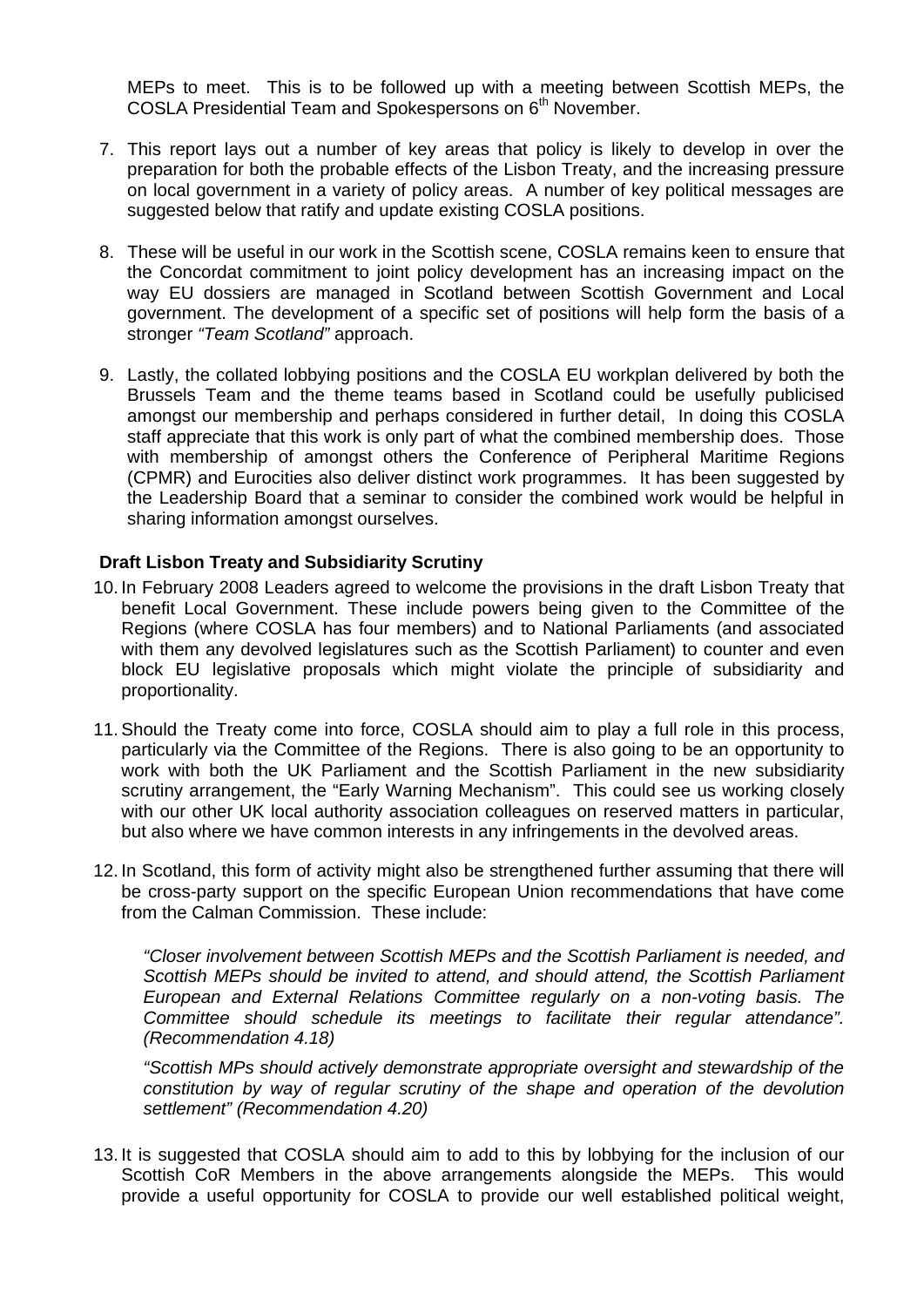international contacts and technical knowledge on the proposed subsidiarity scrutiny process.

## **Draft Lisbon Treaty & the Protocol on the Services on General Interest (Public Services)**

- 14. In advance of the Treaty, the general principles of subsidiarity are slowly gaining support through the more recent decisions made by the European Court of Justice (ECJ). The "Hamburg" ruling of this year upheld a complaint made against the European Commission which believed that compulsory tendering should be applied to arrangements between councils who were developing a shared services approach to their waste management. The decision supported the right of councils to cooperate in these types of arrangements without interference.
- 15. If approved, the draft Lisbon Treaty will considerably boost this area for local government. For the first time there will be a specific "*Protocol on services of general interest".* This*,*  was added at the request of Member States that wanted to reduce the European Commission's ability to regulate local public services. The Protocol, which has a legally binding nature, stresses that any future EU legislation shall respect:
	- *The essential role and the wide discretion of national, regional and local authorities in providing, commissioning and organising services of general economic interest as closely as possible to the needs of the users;*
	- *The diversity between various services of general economic interest and the differences in the needs and preferences of users that may result from different geographical, social or cultural situations;*
	- *A high level of quality, safety and affordability, equal treatment and the promotion of universal access and of user rights.*
- 16. On January 2008 COSLA Leaders' *"noted the signing of the new EU Lisbon treaty* and welcomed the new opportunities for local government contained within it", without prejudice to individual party political positions as regards to the Lisbon Treaty as a whole.

### **Multi-level Governance – EU 'Single Outcome Agreements'**

- 17. In 2001 the "White Paper on European Governance" proposed the idea of tripartite contracts between the EU, National and Local levels at an EU level. The idea was to reach a working arrangement between the different levels of government so that a given objective could be met, with reduced or no legislative processes being brought to bear on the arrangements. The intention was to experiment in a relaxation of the more restrictive EU requirements. The pilot work primarily concentrated on environmental and transport matters. While the activity was generally felt positive, there has been little progress in rolling out such arrangements over the EU.
- 18. The Committee of the Regions has thrown its weight behind the initiative. It has proposed an official definition of multilevel governance (MLG) meaning "*coordinated action by the European Union, the Member States and regional and local authorities, based on partnership and aimed at implementing EU policies. It leads to responsibility being shared between the different tiers of government concerned and is underpinned by all sources of democratic legitimacy and the representative nature of the different players involved*".
- 19. Recently there have been further moves to reintroduce the idea of these arrangements and to see how they could be extended to other areas, such as the EU Cohesion Policy. There are strong obvious parallels between what is being considered at an EU level and